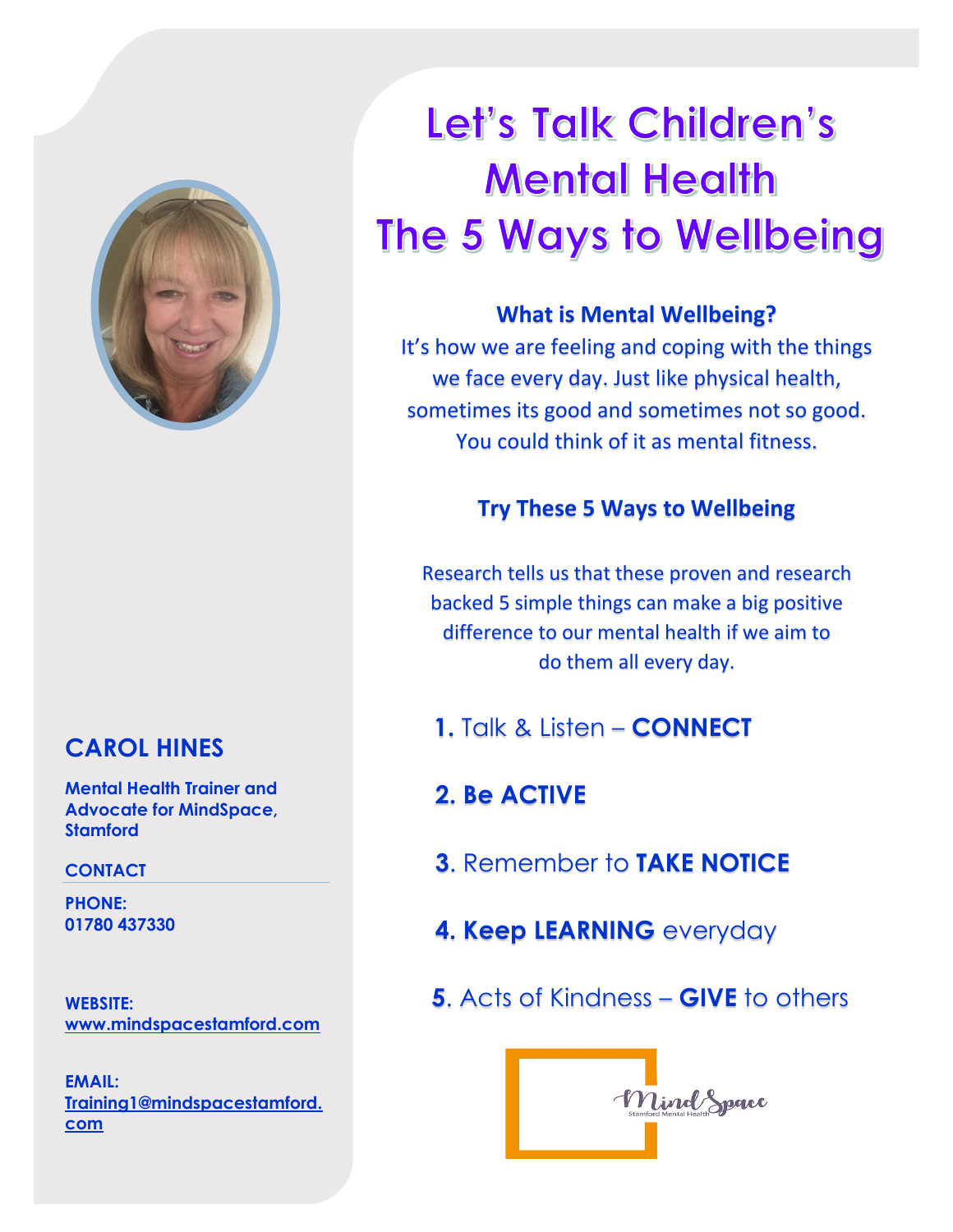**Your child has recently been introduced to the 5 ways to wellbeing at their school as part of a MindSpace, Stamford project. The simple message your child will have heard at school is about the language of the 5 ways to wellbeing and how to build them into their everyday life and activities to improve their mental health.**

**As the lockdown has continued, the focus on the emotional wellbeing and positive mental health of everyone continues to be so important. It has been inspiring to hear about so many examples of children and families trying the 5 ways to wellbeing activity suggestions and to see the wonderful bird baths that have been made! Thank you so much to everyone who has shared photos and told us about the happy feelings you have experienced from seeing the birds drinking and splashing around in the water, especially during the recent hot weather. Make sure you keep them topped up with fresh water every day!**

**Here is another simple example of how you might use the 5 ways to wellbeing with your child in a fun and simple activity you can TRY at home**

## **THE 5 SENSES SCAVENGER HUNT.**

**This activity can be done indoors or outdoors or a combination of both!**

**Taking notice of the world around us is one of the recommended daily 5 ways to achieving positive mental wellbeing.** 

**Have fun on this scavenger hunt with someone from your household using all of your senses to collect the following list of objects.** 

**See who can collect all items on the list first!** 

- **Find something that makes a crunchy sound**
- **Find something that tastes sour**
- **Find something that smells good**
- **Find something smooth to touch**
- **Find something that smells bad**
- **Find something that tastes sweet**
- **Find something which makes a loud sound**
- **Find something soft**
- **Find something white**
- **Find something which makes a quiet sound**
- **Find something rough**
- **Find something squashy**
- **Find something hard**
- **Find something red**
- **Finally find something of your choice that you can see, touch, smell, hear or taste and describe why you chose it**

**Share your collections with each other – describe them to someone using sensory words like the ones from the list. Take time to look closely at the objects and think of other sensory words to describe them too if you can!**

















![](_page_1_Picture_32.jpeg)